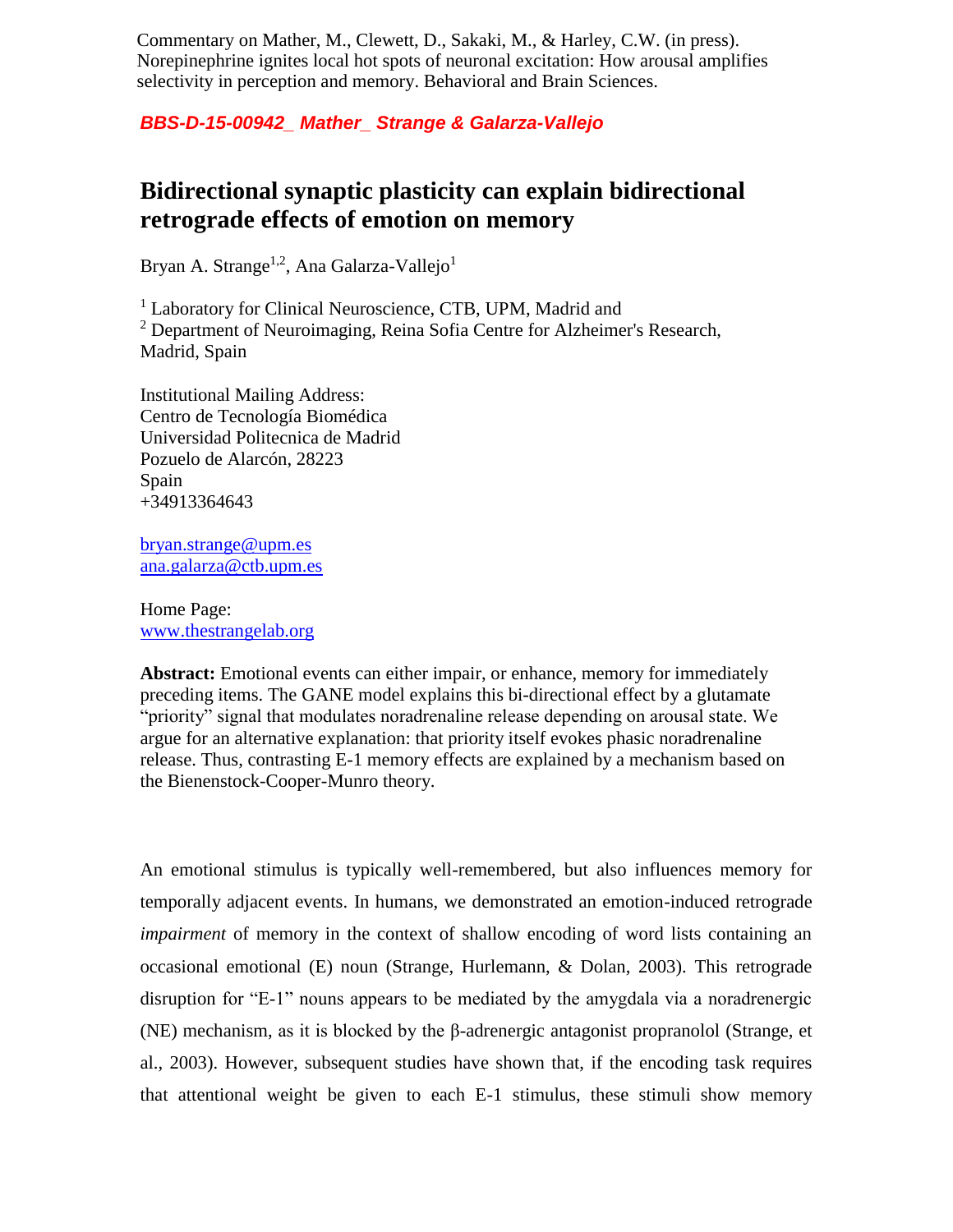*enhancement* (Anderson, Wais, & Gabrieli, 2006; Knight & Mather, 2009). In their **Target Article**, Mather et al. propose that for tasks involving attention to E-1 items, this "priority" signal is mediated by glutamate. In a state of arousal, this elevated glutamate level associated with highly active neural representations stimulates greater NE release, leading to enhanced encoding of E-1 stimuli.

We propose that the opposing retrograde effects of emotion on memory can be explained by an alternative, more simple model. We propose that "priority" itself is coded by phasic NE release in the brain. Attending to task-relevant cues has been shown to increase activity in the locus coeruleus (LC) in non-human primates (Aston-Jones, Rajkowski, Kubiak, & Alexinsky, 1994). Thus, high "priority" E-1 encoding is likely to be associated with moderate levels of LC activity (Figure 1a, bottom panel). Given that enhanced memory for emotional items is blocked by propranolol, we assume that these emotional items provoke LC activity (Figure 1a, bottom panel). Because of the aversive nature of the E stimuli, this LC activity is likely to be greater than that evoked by task-relevant E-1 items. By contrast, in the case of low "priority" E-1 encoding, E-1 items trigger minimal LC activity (Figure 1a, top panel).

The bi-directional effects of emotion on memory for E-1 items can then be explained by a non-linear relationship between LC activity to E-1 items and memory encoding. According to the Bienenstock-Cooper-Munro model (Bienenstock, Cooper, & Munro, 1982), when the postsynaptic cell is weakly depolarised by other inputs, active synapses undergo long-term depression (LTD) as opposed to long-term potentiation (LTP). The modification threshold,  $\theta_m$ , is the measure of post-synaptic activity that determines the direction of synaptic-efficacy change. In this scheme, if postsynaptic activity is below  $\theta_m$ , but above baseline, synaptic efficacies are weakened. Conversely, if post-synaptic activity exceeds  $\theta_m$ , synapses are strengthened. In Figure 1b, we apply this model to E-1 memory encoding (red curve). For low priority E-1 items, post-synaptic activity is below  $\theta_m$  at the time of LC responses to the E noun, leading to a weakening of the efficacy of synapses engaged during E-1 encoding (red curve in Figure 1b). For high priority E-1 items, post-synaptic activity is already relatively high (above  $\theta_m$ ) when the E stimulus is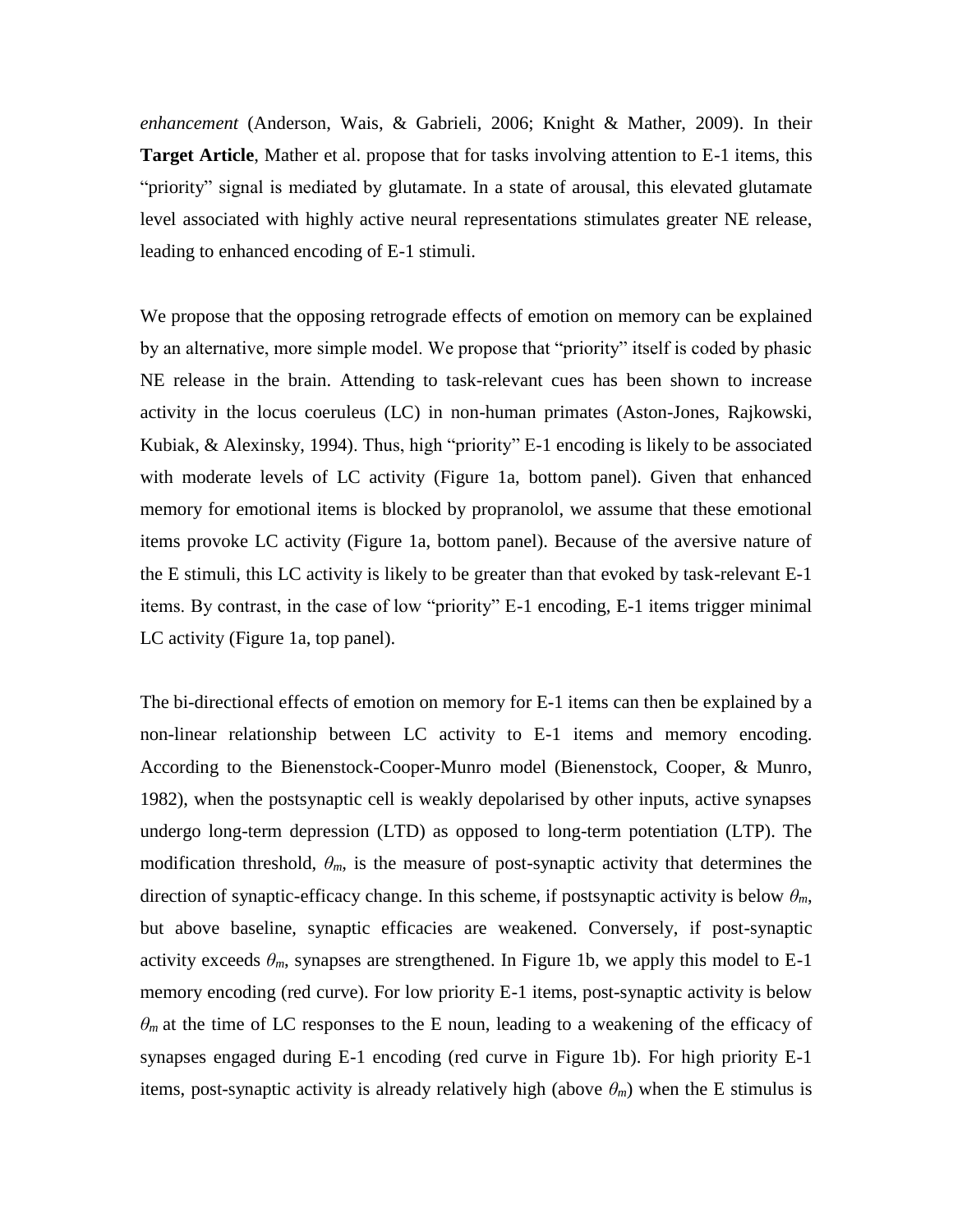presented, yielding memory enhancement. Note that the bi-directionality of this proposed effect is dependent on the presentation of E items. The black curve in Figure 1b shows memory for a stimulus that precedes a *neutral* (N) item (*i.e.*, an N-1 stimulus) plotted as a function of the LC activity to this stimulus. Obviously, if for any reason, this "N-1" stimulus evokes LC activity, its memory will be enhanced, but not to the level of enhanced E-1 memory. Importantly, N-1 memory will not be impaired even if it is low priority.



Figure 1. Alternative model for bi-directional retrograde effects of emotion on memory. a. LC responses are illustrated schematically to the presentation of two pairs of E-1 and E items (stimulus onset is indicated by vertical dashed lines). If the E-1 item is of high priority (*i.e.,* the encoding task requires attention to this item), the LC response is higher than to a low priority E-1 item. Subsequent presentation of the E item triggers greater LC activity. b. Hypothesised likelihood of encoding the current neutral stimulus, as a function of LC activity to that stimulus, depending on whether the subsequent stimulus is emotional (red curve) or neutral (black). If the subsequent stimulus is emotional (*i.e.,* triggers large NE release), low E-1 LC activity is more likely to lead to subsequent forgetting of the E-1 stimulus.  $\theta_m$ : modification threshold.

Thus, applying a well-validated model of the bi-directional nature of synaptic plasticity (Bienenstock, et al., 1982) can fully explain retrograde memory effects of emotion in a parsimonious way. The change in synaptic efficacy most likely occurs within a limited brain circuit involving amygdala and hippocampus (Strange & Dolan, 2004), with NE input from the LC. It will be interesting to test whether contexts proposed to modulate  $\theta_m$ ,